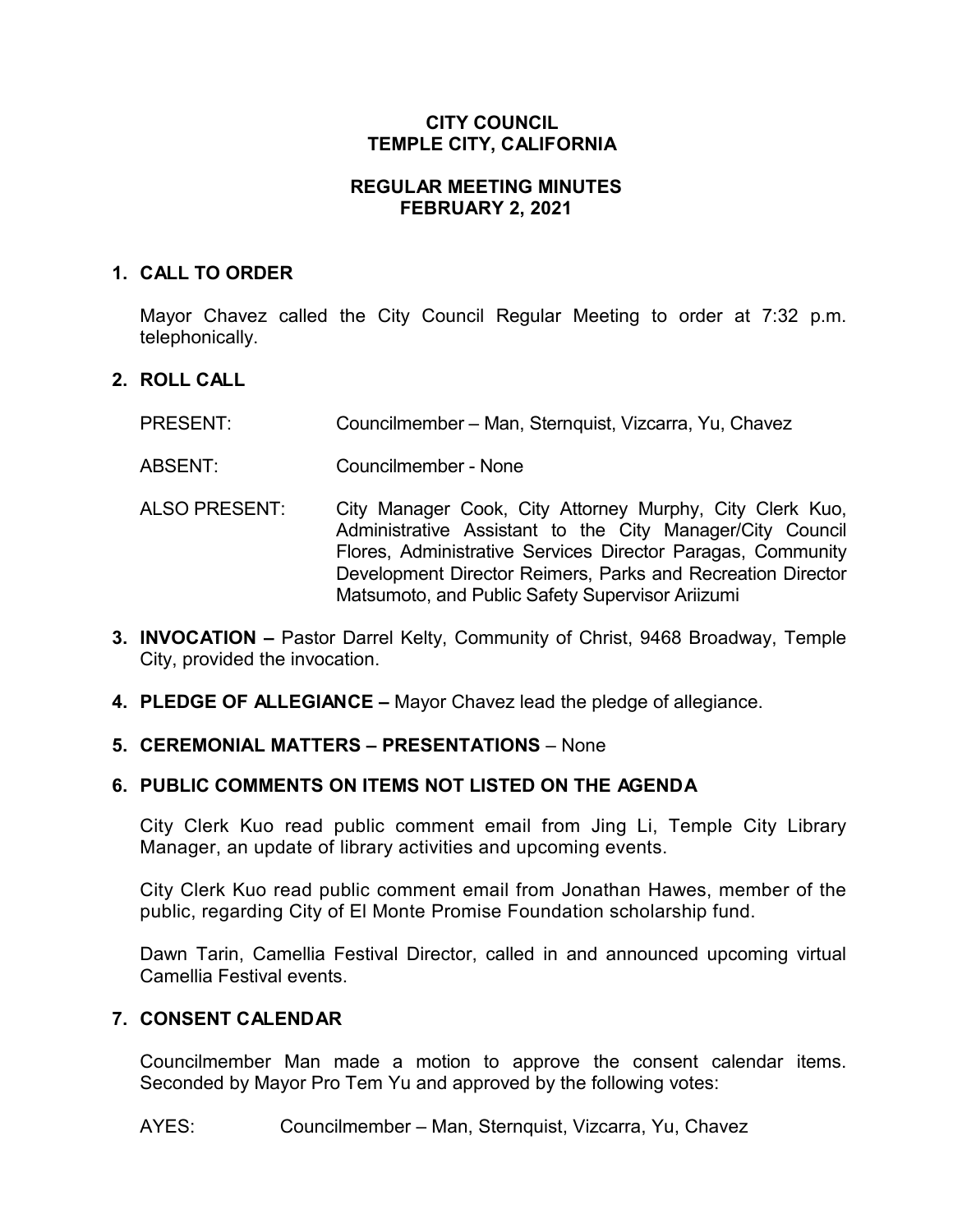City Council Minutes February 2, 2021 Page 2 of 7

> NOES: Councilmember – None ABSENT: Councilmember – None ABSTAINED: Councilmember – None

# A. APPROVAL OF MINUTES

The City Council is requested to review and approve:

- 1. [Minutes of the Special City Council Meeting of January 19, 2021;](https://ca-templecity.civicplus.com/DocumentCenter/View/15664/02_7A1_CCM---2021-01-19-Special) and
- 2. [Minutes of the Regular City Council Meeting of January 19, 2021.](https://ca-templecity.civicplus.com/DocumentCenter/View/15663/02_7A2_CCM---2021-01-19)

#### Action: Approved.

B. [REQUEST FROM THE TEMPLE CITY CAMELLIA FESTIVAL FOR CITY](https://ca-templecity.civicplus.com/DocumentCenter/View/15658/03_7B_Camellia-Festival_Staff-Report-Final-Edits)  [SUPPORT AND AUTHORIZATION FOR USE OF FACILITIES FOR THE 2021](https://ca-templecity.civicplus.com/DocumentCenter/View/15658/03_7B_Camellia-Festival_Staff-Report-Final-Edits)  [CAMELLIA FESTIVAL](https://ca-templecity.civicplus.com/DocumentCenter/View/15658/03_7B_Camellia-Festival_Staff-Report-Final-Edits)

The City Council is requested to consider supporting the 2021 Camellia Festival.

Action:

- 1. Authorized use of City owned park, Temple City Park, as identified in the attached letter from the Camellia Festival to the City Manager (Attachment "A");
- 2. Authorized use of Golden West Avenue as identified in the attached letter from the Camellia Festival to the City Manager;
- 3. Authorized use of City's Social Media accounts to advertise Camellia Festival activities; and
- 4. Authorized Camellia Festival banners and flags in Temple City Park, pursuant to Section 3-5D-10 of the TCMC.

# C. [ADOPTION OF RESOLUTION NO. 21-5510 FORMALIZING THE APPROVAL OF](https://ca-templecity.civicplus.com/DocumentCenter/View/15659/04_7C_Santa-Anita-Bellagio-Car-Wash_CC-Staff-Report-5637-Santa-Anita-Ave-Bellagio-Car-Wash-appeal-2)  [A CONDITIONAL USE PERMIT TO MODIFY A CHANGEABLE COPY SIGN AT](https://ca-templecity.civicplus.com/DocumentCenter/View/15659/04_7C_Santa-Anita-Bellagio-Car-Wash_CC-Staff-Report-5637-Santa-Anita-Ave-Bellagio-Car-Wash-appeal-2)  [5637 SANTA ANITA AVENUE](https://ca-templecity.civicplus.com/DocumentCenter/View/15659/04_7C_Santa-Anita-Bellagio-Car-Wash_CC-Staff-Report-5637-Santa-Anita-Ave-Bellagio-Car-Wash-appeal-2)

The City Council is requested to adopt the proposed resolution which includes conditions of approval relating to the paint colors and landscaping design for the sign project.

Action: Adopted Resolution 21-5510 formalizing the City Council's approval of a conditional use permit for a changeable copy sign subject to conditions of approval.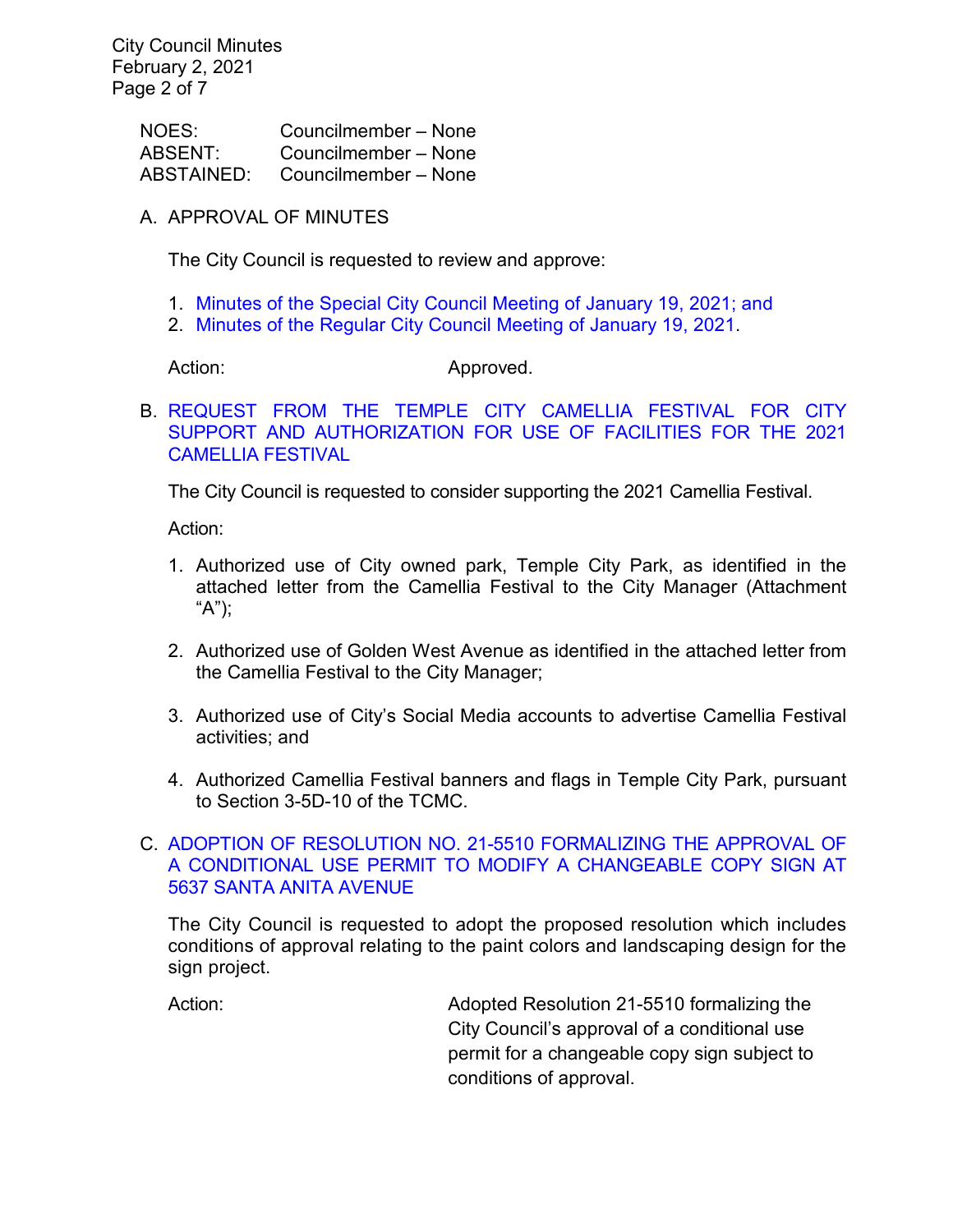# D. [TEMPLE CITY CHAMBER OF COMMERCE](https://ca-templecity.civicplus.com/DocumentCenter/View/15667/05_7D_Chamber-of-Commerce-2021_staff-report)

The City Council is requested to consider a Professional Services Agreement with the Temple City Chamber of Commerce.

Action:

- 1. Approved a six-month, \$31,250 professional services agreement with the Temple City Chamber of Commerce for business promotion and public information services (Attachment "A"); and
- 2. Authorized the City Manager to execute the agreement.

### E. [ADOPTION OF RESOLUTION NO. 21-5511 APPROVING PAYMENT OF BILLS](https://ca-templecity.civicplus.com/DocumentCenter/View/15660/06_7E_Warrant-Register_Reso-No-21-5511-020221---Warrants--Demands-FY-2020-2021)  [FOR FISCAL YEAR 2020-21](https://ca-templecity.civicplus.com/DocumentCenter/View/15660/06_7E_Warrant-Register_Reso-No-21-5511-020221---Warrants--Demands-FY-2020-2021)

The City Council is requested to adopt Resolution No. 21-5511 authorizing the payment of bills.

Action: **Adopted Resolution No. 21-5511.** 

### **8. PUBLIC HEARING**

A. [ALLOCATE ADDITIONAL COMMUNITY DEVELOPMENT BLOCK GRANT](https://ca-templecity.civicplus.com/DocumentCenter/View/15661/07_8A_CDBG-Fund_Staff-Report-FY-2020-21-and-2021-22-v4)  FUNDS FOR THE FISCAL [YEAR 2020-21 SMALL BUSINESS GRANT](https://ca-templecity.civicplus.com/DocumentCenter/View/15661/07_8A_CDBG-Fund_Staff-Report-FY-2020-21-and-2021-22-v4)  [PROGRAM AND ESTABLISH THE COMMUNITY DEVELOPMENT BLOCK](https://ca-templecity.civicplus.com/DocumentCenter/View/15661/07_8A_CDBG-Fund_Staff-Report-FY-2020-21-and-2021-22-v4)  [GRANT PROGRAMS AND ALLOCATIONS FOR FISCAL YEAR 2021-22](https://ca-templecity.civicplus.com/DocumentCenter/View/15661/07_8A_CDBG-Fund_Staff-Report-FY-2020-21-and-2021-22-v4)

The City Council is requested to hold a public hearing to solicit input from the community and to ensure that the proposed Community Development Block Grant Projects meet community needs and HUD guidelines.

City Manager Cook gave a brief introduction of the Community Development Block Grant Funds and allocations.

Associate Planner Gulick gave a summary of the staff report regarding the proposed additional Community Development Block Grant (CDBG) funds for Fiscal Year (FY) 2020-21 and proposed CDBG programs and allocations for FY 2021-22.

City Council made comments and asked questions regarding the annual allocation and funded program allocations.

Mayor Chavez open public hearing. Hearing no request to speak, Mayor Chavez closed public hearing.

City Council made final comments.

Mayor Pro Tem Yu made a motion to: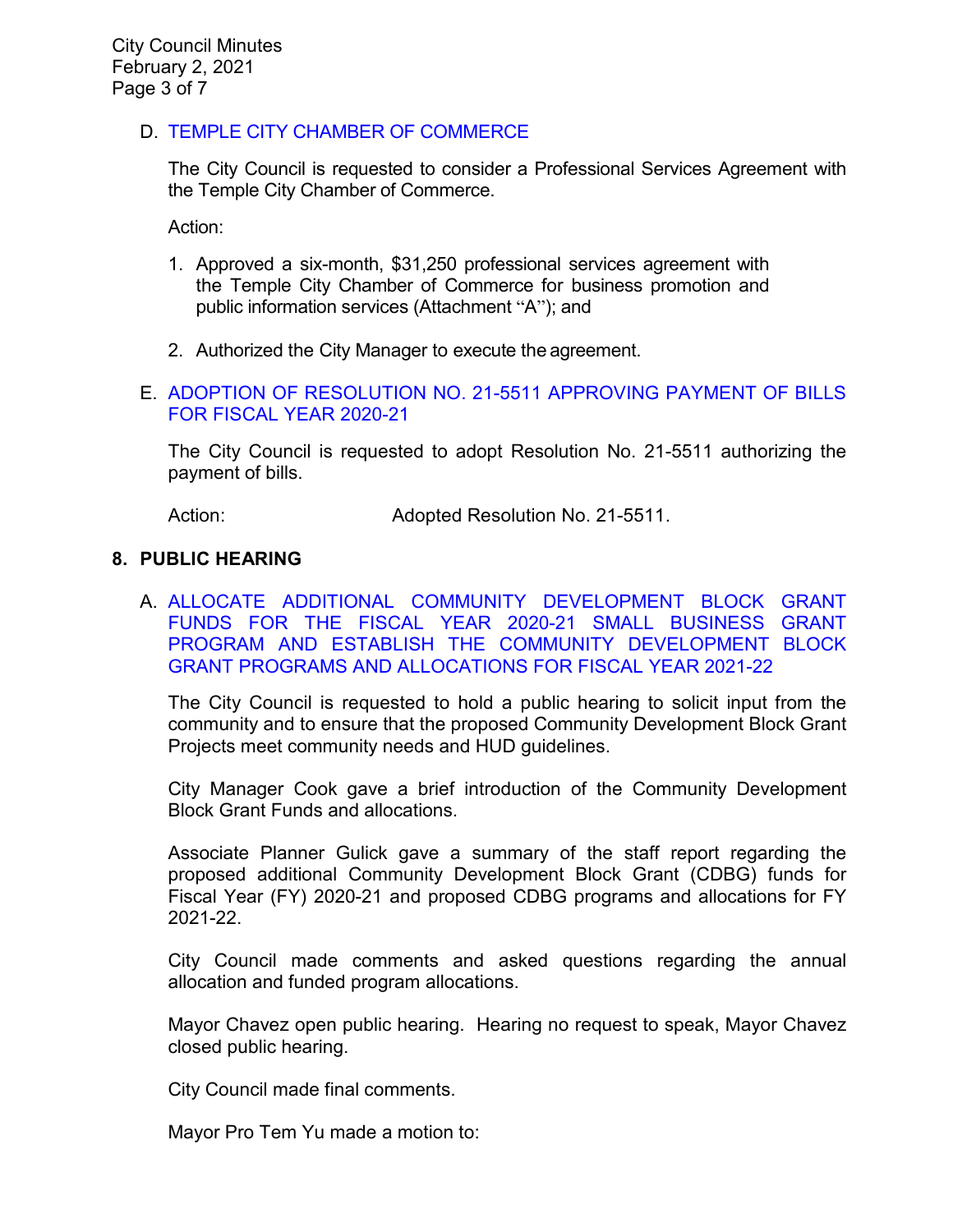- 1. Authorize the City Manager to amend CDBG-funded program allocations up to 50 percent of the approved allocation as necessary throughout the FY; and
- 2. Adopt Resolution 21-5509 approving a substantial amendment to the FY 2020-21 Small Business Grant Program and establishing the CDBG-funded programs and allocations for FY 2021-22. The programs below include the City's Allocation for FY 2021-22 and the City's Unallocated CDBG funds:

| <b>Budget:</b>                                       |           |  |
|------------------------------------------------------|-----------|--|
| <b>Total FY 2020-21 Small Business Grant Program</b> | \$404,366 |  |
| Borrowed Portion of City's Allocation for FY 2021-22 | \$114,440 |  |
| City's Unallocated CDBG Funds                        | \$143,036 |  |
| <b>Small Business Grant Funds FY 2020-21</b>         | \$146,890 |  |
| FY 2020-21                                           |           |  |

| Total FY 2021-22 CDBG Budget:                  | \$125,000 |
|------------------------------------------------|-----------|
| Youth Scholarship Program:                     | \$25,000  |
| Asbestos Testing and Removal Program:          | \$20,000  |
| Housing Rehabilitation Loan and Grant Program: | \$80,000  |
| FY 2021-22                                     |           |

Seconded by Councilmember Sternquist and approved by the following votes:

| AYES:           | Councilmember – Man, Sternquist, Vizcarra, Yu, Chavez |
|-----------------|-------------------------------------------------------|
| NOES:           | Councilmember - None                                  |
| ABSENT:         | Councilmember - None                                  |
| <b>RECUSED:</b> | Councilmember - None                                  |

# **9. UNFINISHED BUSINESS** – None

#### **10. NEW BUSINESS**

# A. [POTENTIAL CHANGES TO THE CROSSROADS SPECIFIC PLAN](https://ca-templecity.civicplus.com/DocumentCenter/View/15662/08_10A_CSP_Staff-Report_Final)

The City Council will consider initiating an amendment to the Crossroads Specific Plan and the Zoning Code related to grocery stores, public food markets, housing and mixed-use, tenant subdivisions, land subdivisions, and condominium subdivisions.

City Manager gave an overview of the Crossroad Specific Plan and future development of the site.

Community Development Director Reimers gave a summary of the staff report.

City Council made comments and asked questions.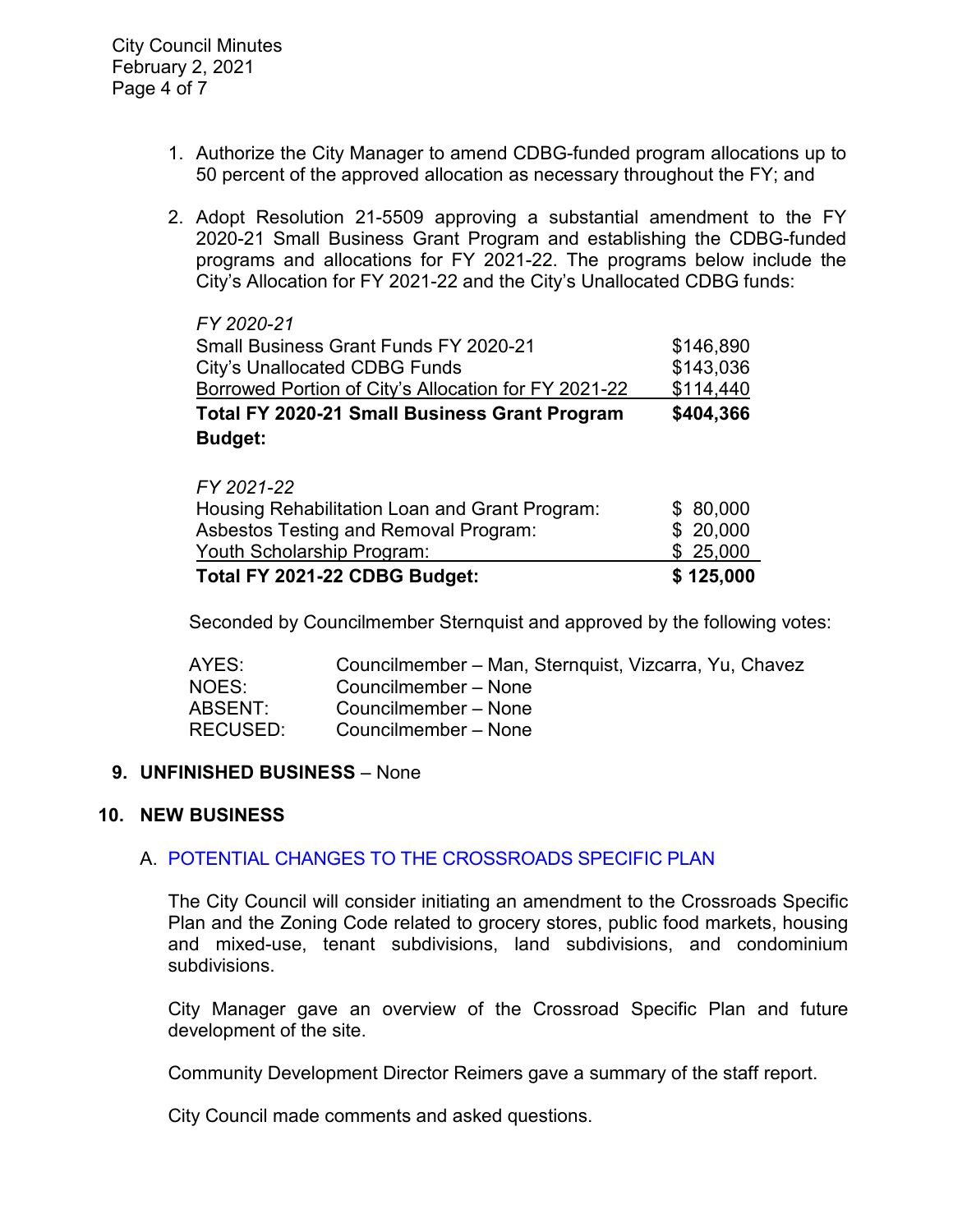Mayor Chavez open public comment.

Sal Salazar, legal counsel for BH Properties, spoke in support of staff's recommendation for the specific plan.

Hearing no further request to speak, Mayor Chavez closed public comment.

Mayor Pro Tem Yu made a motion to:

- 1. Initiate an amendment to the Crossroads Specific Plan and the Zoning Code related tenant subdivisions, grocery stores, public food markets, land and air subdivisions, requiring mixed-use or housing as part of new construction, and any related policy changes; and
- 2. Provide feedback on the potential amendments found in Attachment A Draft Recommended Changes to the Crossroads Specific Plan.

Seconded by Councilmember Sternquist and approved by the following votes:

AYES: Councilmember – Man, Sternquist, Vizcarra, Yu, Chavez NOES: Councilmember – None<br>ABSENT: Councilmember – None Councilmember – None RECUSED: Councilmember – None

# **11. UPDATE FROM CITY MANAGER**

- A. Library Construction Update City Manager Cook and Management Analyst Chan gave an update on the library construction project. City Manager Cook commented on the Primrose Park Project and COVID-19 status in the community.
- **12. UPDATE FROM CITY ATTORNEY** provided an update on the State and County's eviction moratorium. Stated that residential tenants are covered under the State moratorium and Commercial tenants are covered under the County's moratorium.

# **13. COUNCIL REPORTS REGARDING AD HOC OR STANDING COMMITTEE MEETINGS**

A. SCHOOL DISTRICT/CITY STANDING COMMITTEE (Councilmember Man and Mayor Chavez) – Formed 1/3/2012

Mayor Chavez and Councilmember Man reported on the committee's meeting on January 28, 2021. The committee members exchanged information and provided operational updates.

B. LAS TUNAS DOWNTOWN REVITALIZATION STANDING COMMITTEE (Mayor Chavez and Mayor Pro Tem Yu) – Formed 2/18/2014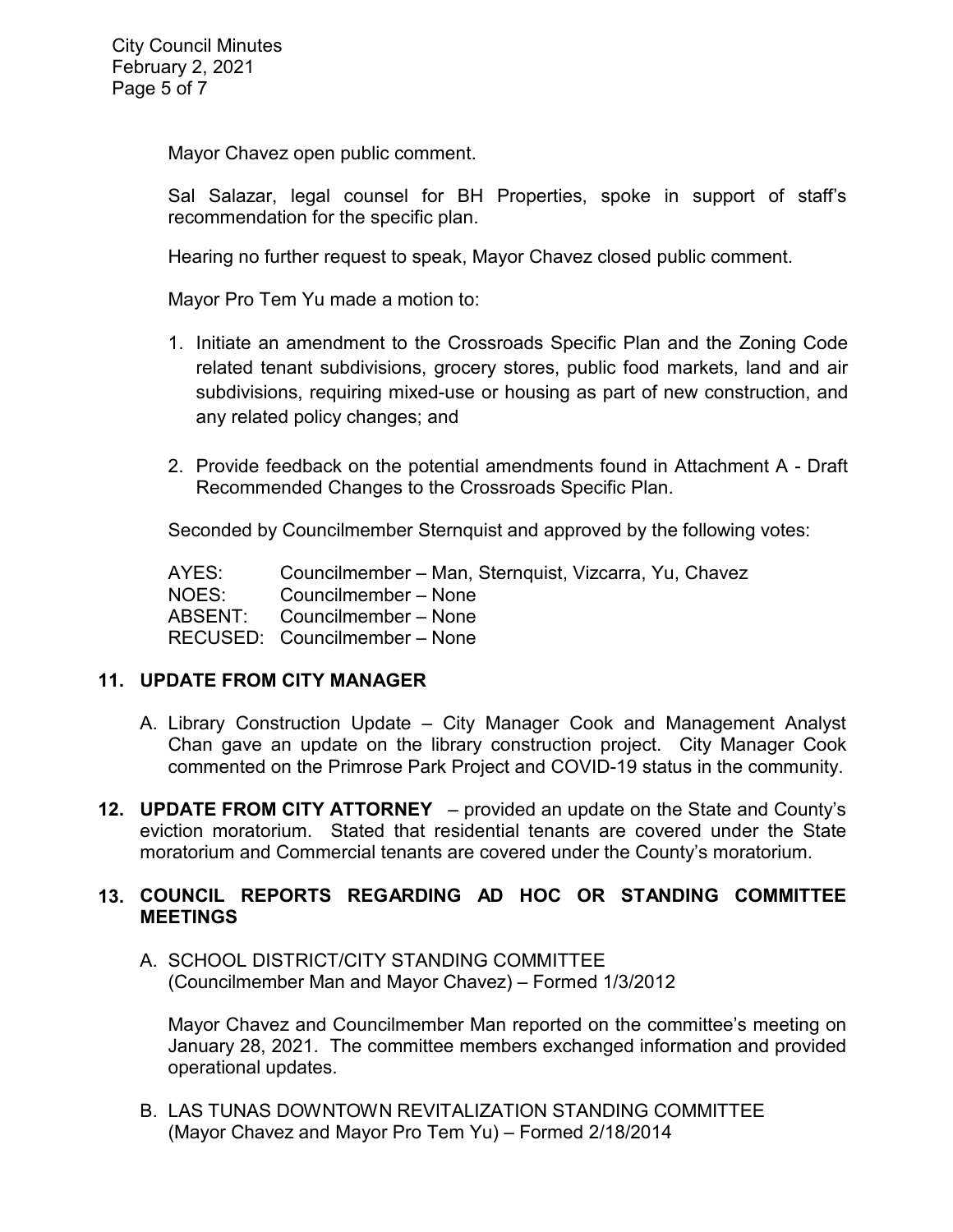City Council Minutes February 2, 2021 Page 6 of 7

No report.

C. FUTURE DEVELOPMENT OF CITY PROPERTIES STANDING COMMITTEE (Mayor Pro Tem Yu and Councilmember Man) – Formed 2/18/2014

No report.

D. AUDIT STANDING COMMITTEE (Mayor Chavez and Mayor Pro Tem Yu) – Formed 7/15/2014

No report.

E. FACILITIES, PUBLIC WORKS, AND INFRASTRUCTURE STANDING **COMMITTEE** (Mayor Pro Tem Yu and Councilmember Man) – Formed 4/4/2017

No report.

F. PRIMROSE PARK ART ELEMENT AD HOC (Councilmember Vizcarra and Mayor Pro Tem Yu) – Formed 5/19/20

No report.

# **14. COUNCIL ITEMS SEPARATE FROM THE CITY MANAGER'S REGULAR AGENDA**

- A. COUNCILMEMBER MAN commented on the virtual Lunar New Year Celebration and congratulated Captain Mark Reyes on his promotion.
- B. COUNCILMEMBER STERNQUIST asked a code compliance question regarding overgrowth between neighbors' properties.
- C. COUNCILMEMBER VIZCARRA asked questions regarding the virtual Lunar New Year Celebration.
- D. MAYOR PRO TEM YU wished everyone a happy Lunar New Year.
- E. MAYOR CHAVEZ wished everyone a happy Lunar New Year and is looking forward to the Camellia Festival.

# **15. ADDITIONAL PUBLIC COMMENTS ON ITEMS NOT LISTED ON THE AGENDA** – None

# **16. ADJOURNMENT**

The City Council Regular Meeting was adjourned at 9:56 p.m.